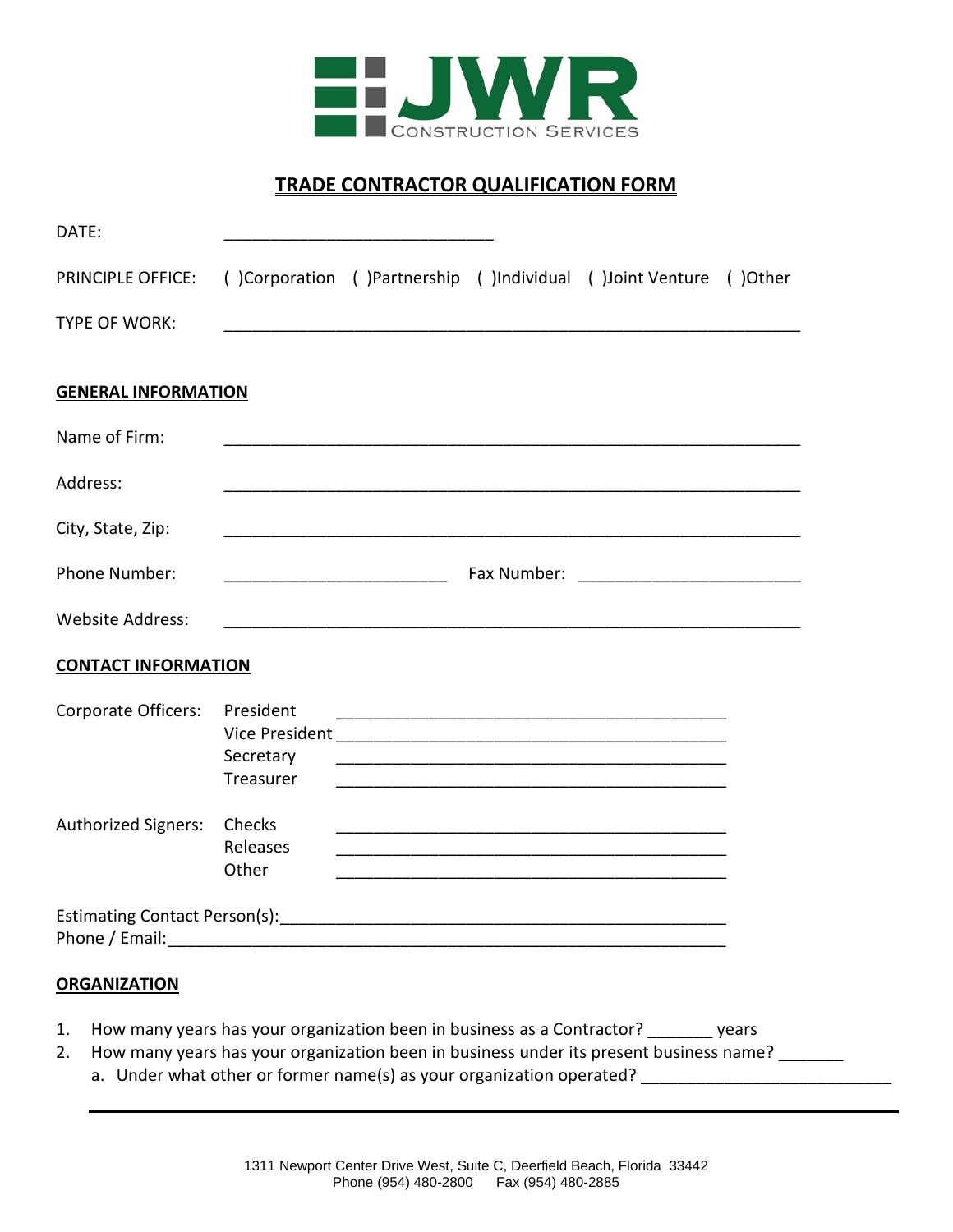

## *Page 2 of 5*

- 3. Number of employees:
- 4. Number of leased employees:
- 5. Do you subcontract work or self perform:

### **LICENSING**

Florida Contractors License Number(s):\_\_\_\_\_\_\_\_\_\_\_\_\_\_\_\_\_\_\_\_\_\_\_\_\_\_\_\_\_\_\_\_\_\_\_\_\_\_\_\_\_\_\_\_\_\_\_\_\_\_\_\_\_\_\_

List the jurisdictions (County / State) in which your organization is legally qualified to do business and indicate registration or license numbers, if applicable.

\_\_\_\_\_\_\_\_\_\_\_\_\_\_\_\_\_\_\_\_\_\_\_\_\_\_\_\_\_\_\_\_\_\_\_\_\_\_\_\_\_\_\_\_\_\_\_\_\_\_\_\_\_\_\_\_\_\_\_\_\_\_\_\_\_\_\_\_\_\_\_\_\_\_\_\_\_\_\_\_\_\_\_\_\_\_\_ \_\_\_\_\_\_\_\_\_\_\_\_\_\_\_\_\_\_\_\_\_\_\_\_\_\_\_\_\_\_\_\_\_\_\_\_\_\_\_\_\_\_\_\_\_\_\_\_\_\_\_\_\_\_\_\_\_\_\_\_\_\_\_\_\_\_\_\_\_\_\_\_\_\_\_\_\_\_\_\_\_\_\_\_\_\_\_

#### **HISTORY AND EXPERIENCE**

# *Has the Firm ever:* 1. Failed to complete a project? ( ) Yes ( ) No 2. Been involved in Bankruptcy or Re-organization? ( ) Yes ( ) No 3. Pending Judgments, Suits? ( ) Yes ( ) No

| 4. Filed any law suits or requested arbitration with regard to |              |  |
|----------------------------------------------------------------|--------------|--|
| construction contracts within the last five years?             | () Yes () No |  |

Within the last five years, has any officer or principal of your organization ever been an officer or principal of another organization when it failed to complete a construction contract? ( ) Yes ( ) No

# *\*If answer is Yes, please submit details on a separate sheet.*

# **FINANCIAL INFORMATION**

Federal Tax ID #

Volume of Work Completed in the Last Three (3) Years:

| 2019: |  |
|-------|--|
| 2020: |  |
| 2021: |  |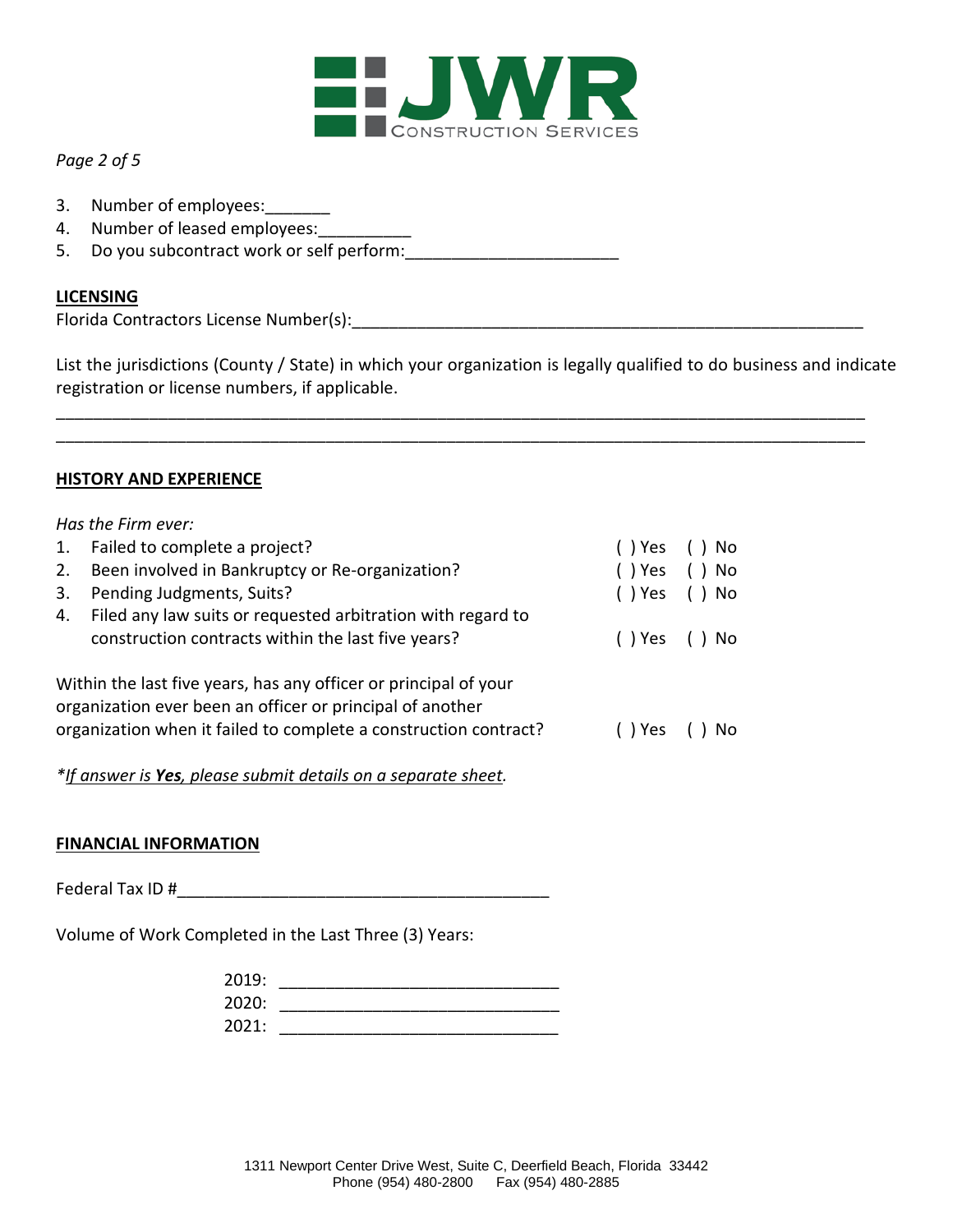

*Page 3 of 5*

| Work Currently Under Contract:                                                                  |                                                                          |                                                                                                                                                                                                                                                                                                                                                     |  |
|-------------------------------------------------------------------------------------------------|--------------------------------------------------------------------------|-----------------------------------------------------------------------------------------------------------------------------------------------------------------------------------------------------------------------------------------------------------------------------------------------------------------------------------------------------|--|
| Name of Bank:<br>Phone Number:<br>Contact:                                                      |                                                                          | <u> 1980 - Johann Barn, mars eta bainar eta bainar eta bainar eta bainar eta bainar eta bainar eta bainar eta ba</u>                                                                                                                                                                                                                                |  |
| <b>BONDING</b>                                                                                  |                                                                          |                                                                                                                                                                                                                                                                                                                                                     |  |
| Does the Firm have Bonding capabilities? () Yes () No<br>* If yes, please answer the following: |                                                                          |                                                                                                                                                                                                                                                                                                                                                     |  |
| Bonding limit per project:                                                                      | <b>Total Aggregate Bonding Limit:</b><br>Value of Work presently Bonded: | $\begin{picture}(20,10) \put(0,0){\line(1,0){10}} \put(15,0){\line(1,0){10}} \put(15,0){\line(1,0){10}} \put(15,0){\line(1,0){10}} \put(15,0){\line(1,0){10}} \put(15,0){\line(1,0){10}} \put(15,0){\line(1,0){10}} \put(15,0){\line(1,0){10}} \put(15,0){\line(1,0){10}} \put(15,0){\line(1,0){10}} \put(15,0){\line(1,0){10}} \put(15,0){\line(1$ |  |
| <b>Bonding Agent:</b><br>Company:<br>Address:                                                   |                                                                          |                                                                                                                                                                                                                                                                                                                                                     |  |
| Phone No.:<br><b>M.B.E. CLASSIFICATION</b>                                                      |                                                                          |                                                                                                                                                                                                                                                                                                                                                     |  |
| Employment Security? () Yes () No                                                               |                                                                          | Is the Firm a Minority Business Enterprise (MBE), certified with the State of Florida Department of Labor and<br>*If Yes, please indicate the Classification Code and attach a copy of certification.                                                                                                                                               |  |
|                                                                                                 |                                                                          | Classification Code(s): example and the contract of the contract of the contract of the contract of the contract of the contract of the contract of the contract of the contract of the contract of the contract of the contra                                                                                                                      |  |

Other than the above, is the Firm a Minority Business Enterprise (MBE), certified with Local, Federal/Military or any other State? ( ) Yes ( ) No *\*If Yes, please indicate the Classification Code and attach a copy of certification.*

| Classification Code(s): |  |
|-------------------------|--|
| Classification Code(s): |  |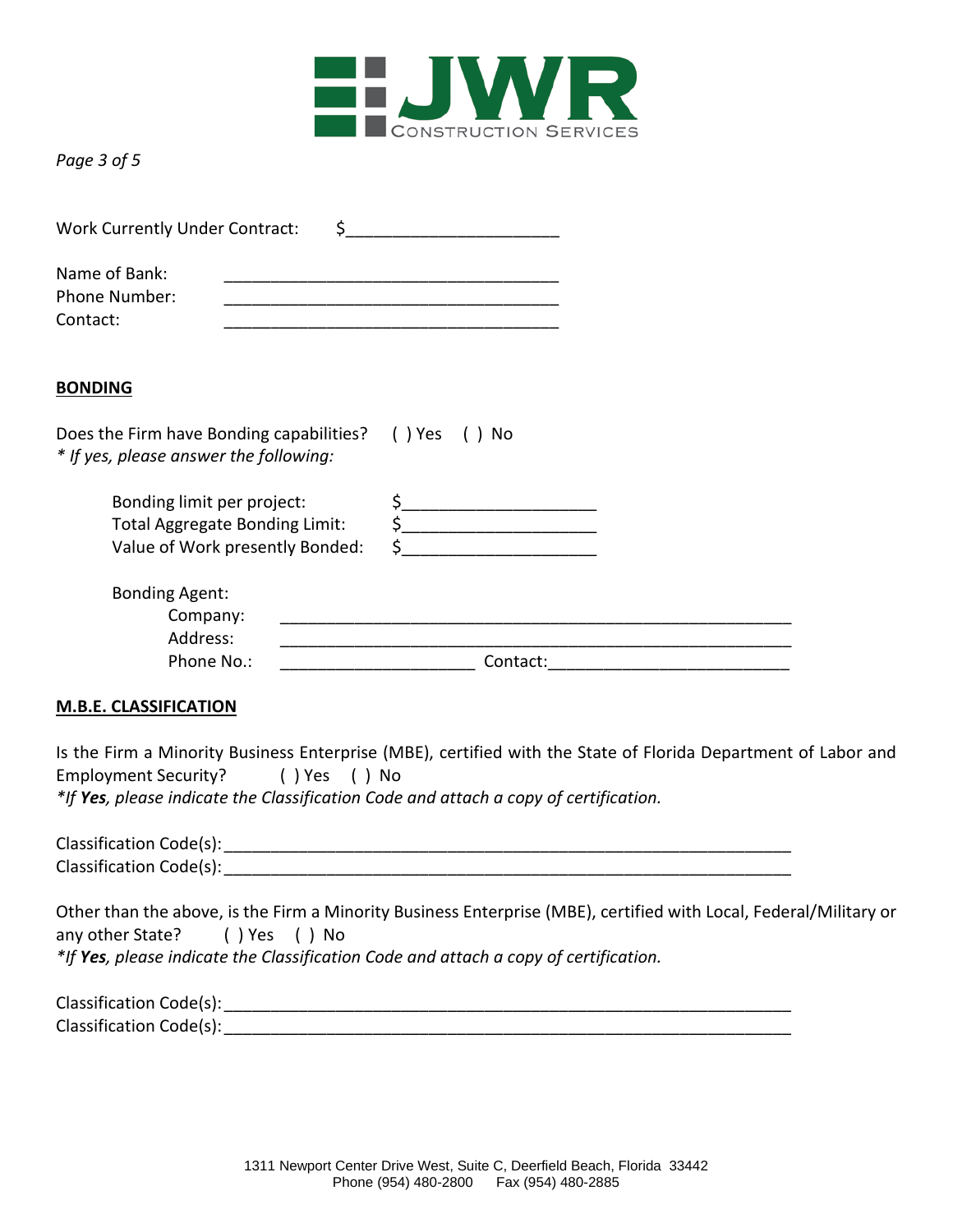

*Page 4 of 5*

### **SAFETY**

- 1. Does Firm have a written Safety Program? ( ) Yes ( ) No
- 2. Does Firm have a written Hazardous Communication Program? ( ) Yes ( ) No
- 3. Has the Firm ever been cited by OSHA within the Last 3 years? ( ) Yes ( ) No *\*If answered Yes to #3, please submit details on a separate sheet.*
- 
- -

# **REFERENCES**

Material Suppliers:

|                            | Name:      |                                                                                                                 |  |
|----------------------------|------------|-----------------------------------------------------------------------------------------------------------------|--|
|                            | Address:   |                                                                                                                 |  |
|                            | Phone No.: | Contact:                                                                                                        |  |
|                            | Name:      |                                                                                                                 |  |
|                            | Address:   |                                                                                                                 |  |
|                            | Phone No.: | Contact:<br><u> 1980 - Johann John Stein, mars ar breist fan de Amerikaanske kommunister (</u>                  |  |
| <b>General Contractor:</b> |            |                                                                                                                 |  |
|                            | Name:      |                                                                                                                 |  |
|                            | Address:   |                                                                                                                 |  |
|                            | Phone No.: | Contact:                                                                                                        |  |
|                            | Name:      |                                                                                                                 |  |
|                            | Address:   |                                                                                                                 |  |
|                            | Phone No.: | Contact:                                                                                                        |  |
|                            |            | List five (5) of the Firm's largest projects currently under construction and/or completed in the last 2 years: |  |